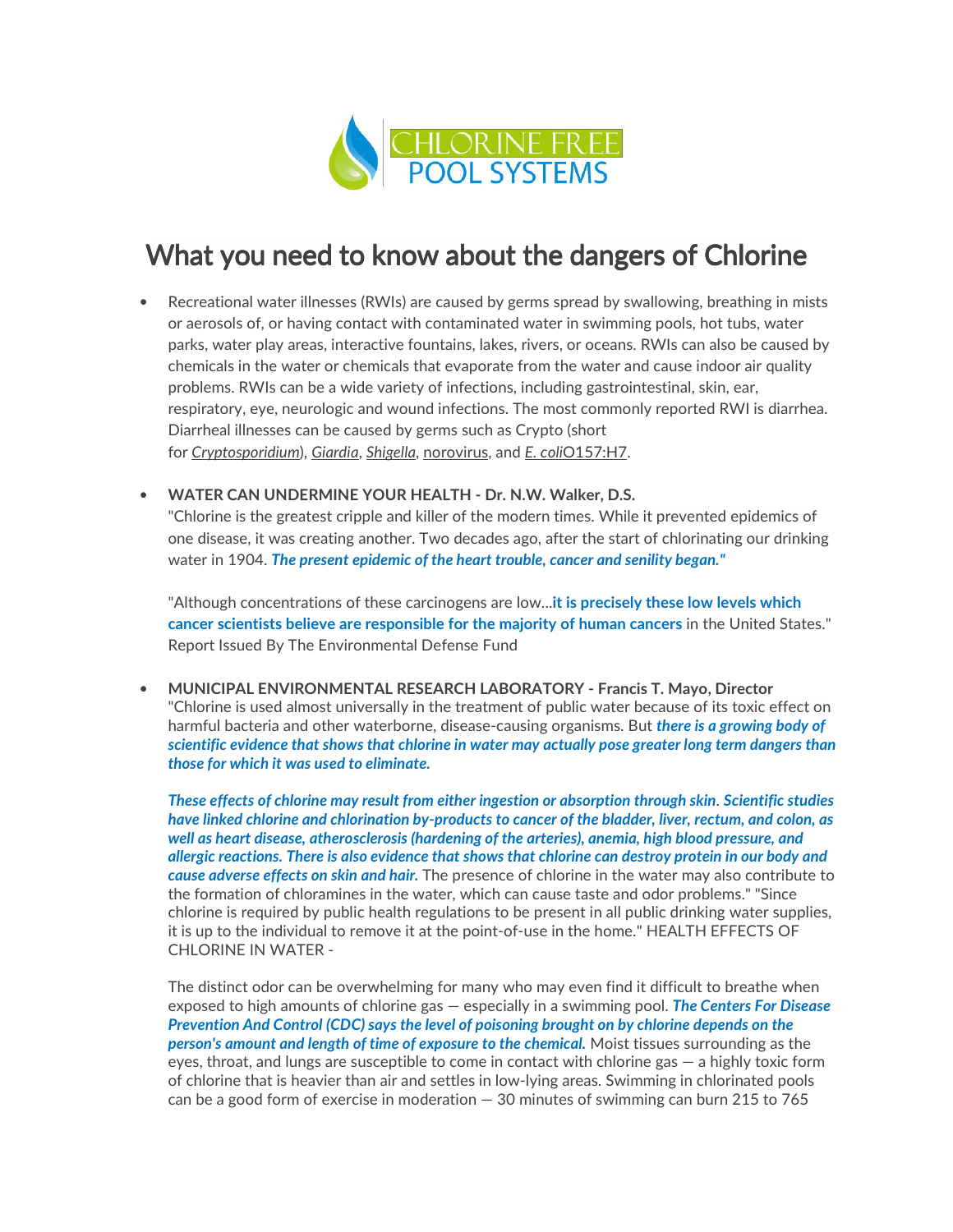calories depending on a person's weight and swimming pace reports Everyday Health. In light of health risks, limiting your time in a chlorinated pool can help keep you safe from potentially dangerous chlorinate-related health issues that go beyond a skin rash and red eyes. Before you decide to dive in head first into a chlorinated swimming pool, consider the possible health risks associated with increased exposure to high chlorine levels.

#### Asthma

The odds of children developing asthma increases with exposure to chlorine, presumably mediated by nitrogen trichloride (NCI) (3) — a byproduct of chemical reactions between ammonia and chlorine that can damage the respiratory thin tissue in children and increase their risk of lung disease. In a study conducted from Catholic University in Belgium, researchers found that regularly visiting chlorinated pools is associated with an increased risk in developing asthma in young children.

#### **Allergies**

Chlorine indirectly contributes to allergies through the irritation and sensitizing of the respiratory tract. Experiencing itchiness, red skin or hives is not an allergy but the result of an irritant dermatitis — similar to a chemical burn says the American College of Allergy, Asthma And Immunology (ACAAI) caused by hypersensitivity to chlorine.

#### Spontaneous Abortion and Stillbirths In Pregnant Women

Swimming is popular among pregnant women because it can ease pregnancy symptoms while helping them maintain their muscle strength and relieve weight-bearing strain on the lower extremities. However, expectant mothers who swim in chlorinated pools can actually harm their fetus due to the toxic chemicals like chloroform, formed by a chemical reaction between chlorine and organic matter, says the U.S. Department of the Interior and the United States Geological Survey. Belina Phipps, from the National Childbirth Trust, told BBC News that she supports the call for reducing chlorine content of swimming pool water since vast number of pregnant women in the United Kingdom swim and do aqua exercise programs as a means of fun and to help them cope with their pregnancy. In reference to the potential risks of chloroform and pregnancy - Phipps said "[it] offers a simple solution to limit chemical levels in swimming pool water by reducing the amount of chlorine used — a measure which the NCT would strongly support." Reducing the amount of chemicals used would not only be beneficial to pregnant women but to all swimmers alike.

### Do Pools Expose Swimmers to Potentially Harmful Chemicals?

- July 29, 2011 -- Swimmers have detectable levels of a potentially dangerous chlorine by-product called haloacetic acids (HAAs) in their urine within 30 minutes of a swim, a study shows. The Environmental Protection Agency limits HAA levels in drinking water because high amounts may be *linked to birth* defects and cancer.
- Chlorine is used in drinking water and swimming pool water to kill harmful bacteria. By-products such as HAA occur when disinfectants such as chlorine react with impurities in the water.
- The new study is published in Environmental Science & Technology.
- Researchers tested the urine of 49 volunteers who swam in or worked around an indoor and outdoor pool. Study volunteers included adults and children. The researchers found that HAAs appeared in the urine 20 to 30 minutes after exposure and were eliminated from the body within three hours.

#### Swallowing Pool Water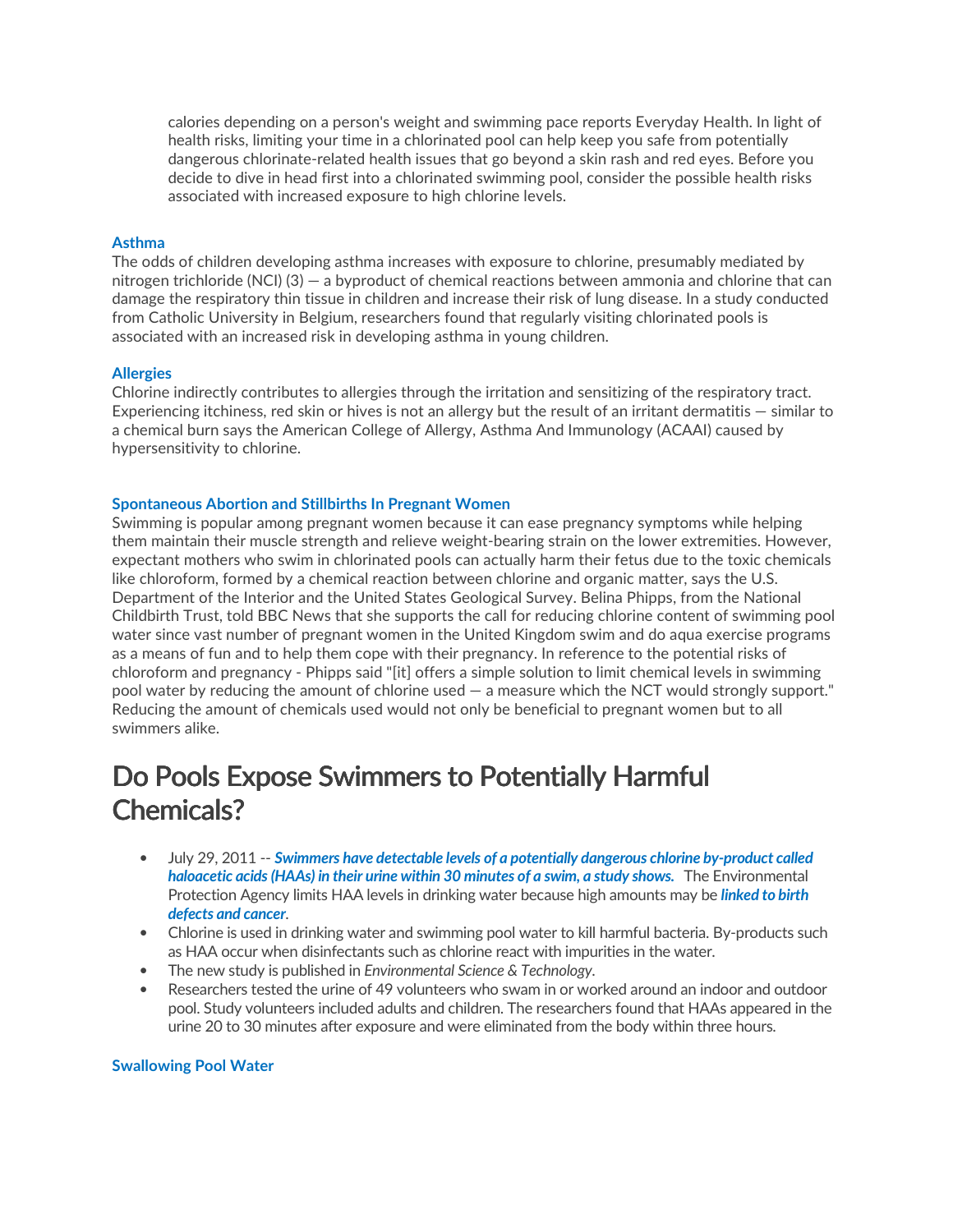- More than 90% of the HAA exposures likely occurred as a result of swallowing pool water; the remaining were due to inhalation or were absorbed through the skin, the study showed.
- Children were more likely than adults to have a high concentration of HAAs after swimming. And swimmers accumulated HAAs almost four times as fast as pool workers. Concentrations of HAAs were higher in outdoor pools compared with indoor pools, the study showed.
- Concentration of these by-products in swimming pools may be higher than in drinking water because pools use a water recirculation system for long periods to enhance the chlorination of the water, the researchers write.
- The implications of the new findings for the health of swimmers are unclear, as this research is in its infancy. "There is little data about HAAs in swimming pools since they are still not regulated in many parts of the world," the researchers conclude.

## Danger of Chlorine in Swimming Pools

#### A Skin Irritant

- We all know what that "chemical" feel of a pool is when we come across it; stinging, blurry eyes and that chemical smell! Now, numerous scientific studies are reporting that chlorine water can be a skin irritant. It's even been associated with skin rashes like eczema.
- This is because chlorinated water has the ability to destroy polyunsaturated fatty acids and vitamin E naturally housed in the body, while at the same time, generating toxins that produce free radicals. If you've noticed that your skin is growing increasingly irritated by your chlorinated pool, consider supplementing your diet. Some doctors recommend supplementing it with some essential fatty acids, like flax seed oil and vitamin E. Additionally, along with eczema, chlorine has also been shown to aggravate existing skin conditions like acne, psoriasis and seborrhea.

#### Compounds Called Trihalomethanes

- What are triahalomethanes and why should they matter to you? For starters, trihalomethanes are carcinogens that result from the combination of chlorine and organic compounds in water. These chemicals do not degrade very well and are usually stored in the fatty tissues of the body. At first glance, that may not seem so bad, but when you consider that some of those "fatty tissues" consists of the breasts, and by extension, mother's milk, you begin to understand why some people are growing increasingly concerned.
- Further, these chemicals also known as organochlorides, besides being stored in mother's milk, have been found in other fluids in the body. Namely, blood and semen. The result can be extremely harmful since organochlorides can cause mutations in DNA, suppress the immune function of the body and interfere with cell growth.

#### Other Health Concerns

Unfortunately, the list of dangers of chlorinated swimming pools goes on. Chlorine, especially in children who frequent chlorinated pools, has also been documented as an aggravating factor in asthma. Several studies have also linked chlorine and chlorinated by-products to:

- Bladder cancer
- Breast cancer
- Malignant melanoma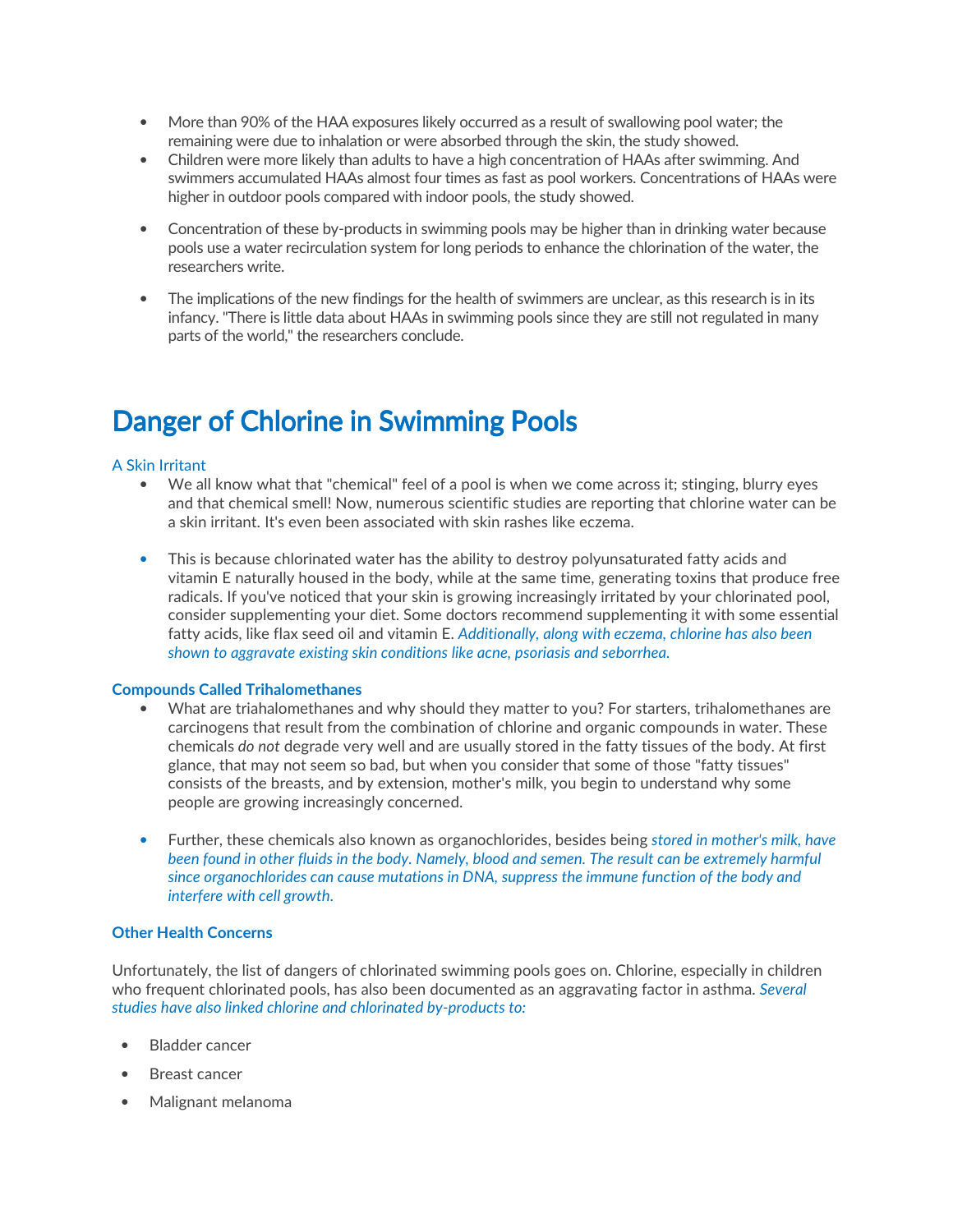- Bowel difficulties
- Additionally, scientists are exploring a link between treated chlorinated tap water and congenital cardiac anomalies.

### **Key Facts**

Here are some key facts for you to consider, as it may help you decide if chlorine is the right choice for you and your family:

- Competitive swimmers absorb toxic levels of chlorine during the course of a training session.
- Children inhale more air per unit of body weight than adults. Therefore, children absorb a greater amount of toxins, relatively speaking, than older swimmers.
- Amazingly, in hyper-chlorinated pools, dental enamel can become eroded because of increased levels of acidity.
- While greater toxin absorption occurs through the skin than through breathing, the breathing action alone is sufficient enough, at least in some swimmers, to cause hyper sensitivity and "asthma like" respiratory conditions.

## Chlorine, Cancer & Heart Disease

- According to the U.S. Council of Environmental Quality, "Cancer risk among people drinking chlorinated water is as much as 93% higher than among those whose water does not contain chlorine."
- There is a lot of well-founded concern about chlorine. When chlorine is added to our water, it combines with other natural compounds to form Trihalomethanes (chlorination byproducts), or THMs. These chlorine by-products trigger the production of free radicals in the body, causing cell damage, and are highly carcinogenic. Chlorine is also suspected to contribute to hardening of the arteries, the primary cause of heart disease.
- "Up to 2/3 of the harmful effects of chlorine are due to inhalation and skin absorption while showering." - The American Journal Of Public Health

"We are learning the hard way that all the time we thought we were preventing epidemics of one disease, we were creating another. Two decades after the start of chlorinating our drinking water the present epidemic of heart trouble and cancer began." - Dr. Joseph M. Price, PhD

### **Toxic Chemical: The Health Dangers of Chlorine**

Chlorine in Swimming Pools

•

• Swimming pool water must be cleaned, by some means, to prevent contamination and bacterial overgrowth. Chlorine isn't the safest method, but is probably the most common.